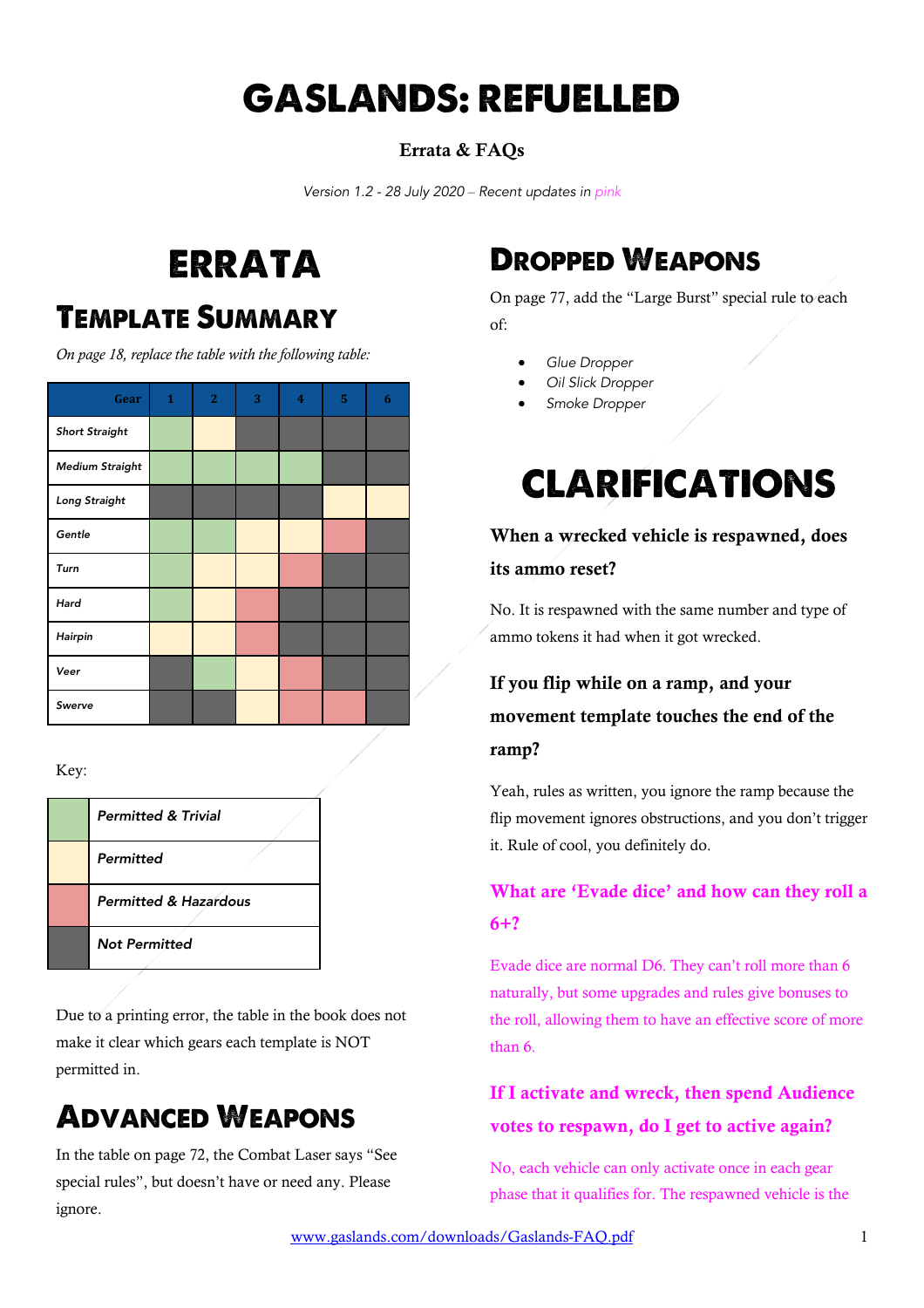same as the one that was destroyed and so has already taken its activation for this gear phase.

### If I activate and wreck such that my opponent would win with last man standing, can I respawn if I have the votes and stop them winning?

Yes, there is a chance at the end of every gear phase to spend votes and last man standing doesn't trigger until the gear phase is over, so you have one shot to respawn and save the game.

If I activate with zero crew in first or second gear there are no templates available (since I have to select a hazardous template) so I have to pick an illegal template, then my opponent has to choose a legal template. How do they do that if none are legal?

Zero crew means that only hazardous templates are legal during the movement step. The other player selection step of the "touch it use it rule" is outside of the normal movement step and so the other player can select any template normally legal for the zero crew vehicle.

# VEHICLES, WEAPONS & UPGRADES

Can a performance car trigger Slip Away during its own activation?

Yes.

Do Dropped Weapons count as "shooting attacks"? Are crew-fired weapons "shooting weapons"? Are grenades and similar "shooting weapons"?

Any weapon that requires a target counts as a shooting weapon and makes shooting attacks. Dropped weapons are not shooting weapons and most make non-shooting attacks (except for the shooting attacks from the Sentry Gun" or the tiny handgun on the RC cars). The Thumper and the Wall Of Amplifiers also don't make shooting attacks as they don't require targets.

Does the wording of Wrecking Ball mean all vehicles count as having no weapons or upgrades except Wrecking Ball or that all vehicles except the vehicle with the Wrecking Ball have no weapons or upgrades?

All vehicles count as having no weapons or upgrades, except Wrecking Ball.

### Does weight difference effect the dice rolled during a Wrecking Ball collision?

Yes. Weight difference is not a perk or upgrade and so still effects the number of dice rolled. In the case of a weight increase due to a perk, the vehicle is treated as being its normal starting weight.

When I purchase a crew weapon for a vehicle how many copies of that weapon do I get and how many crew can use it?

Each time you buy a crew weapon, you get one copy. Each copy of a crew weapon can only be used by a single crew member at a time, unless it has the "blitz" special rule. Essentially, you have bought a single magnum pistol (for example) and put it into the car: any crewmember can pick it up and fire it, but two people can't fire it at the same time.

### If I harpoon a car and drag it backwards so that its rear contacts my front, is that a headon because they moved in reverse?

No. Moving in reverse is its own specific rule, being dragged backwards is different, this would be a rear ender.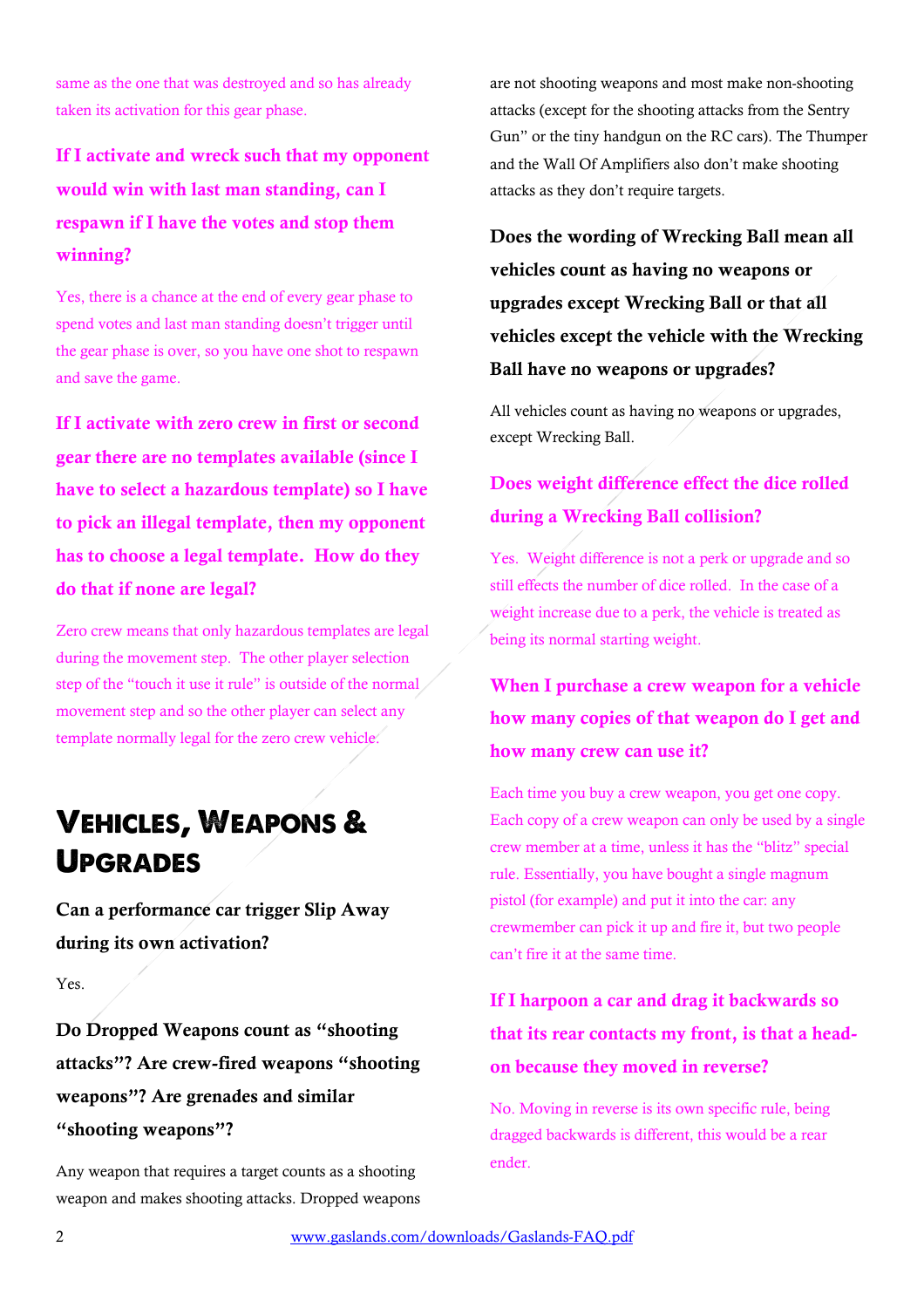### If I harpoon the rear of a car into my side what then?

That's a T-bone, since the contact of rear and side qualifies both as rear ender and T-bone, rule of carnage selects T-bone.

### Since harpoon hits don't do damage can they be evaded before hits with damage and no special rules?

No. Hits with special rules must be evaded after ones without, irrespective of the damage potential of those hits.

### If I have two harpoons fitted and hit the same car with both of them, do I spend two hits spinning them towards me?

No, you pool your results then resolve them, so you got however many harpoon hits from both harpoons, the first of which spins the target, the rest reel them in.

### If I spin a target with the harpoon and an obstacle stops them so they're not facing me, do I pull them in a line away from me, or sideways towards me or what?

You don't get to pull them at all. The harpoon lets you move cars short straight directly towards you only, if you can't move them short straight in a way that goes straight towards you then you can't move them, and you only get to use short straights aligned at the front or back end of the vehicle.

### Can I drag someone through multiple nondestructible obstacles with a harpoon?

No. The harpoon moves are not part of the movement step, rather they are forced moves, so a vehicle does not ignore obstacles that they start touching during them. Between this and the previous rule, you only get to harpoon a vehicle into a single collision per harpoon hit.

### If I fit a lightweight trailer onto a heavyweight vehicle and someone collides with it, what weight class do I count as?

Heavyweight. Trailers are upgrades and don't actually have a weight class, only vehicles and obstacles have weight classes, the trailer changes the footprint of a vehicle, but not its weight class.

Lightweight, Middleweight and Heavyweight are here just confusing names, not rules categories, think of them as small, medium and large if that helps.

Bombs Away/Trunk of Junk says that I can attack any number of times with dropped weapons. Does this mean that I can attack more times than I have crew/fitted weapons/ammo?

No. The normal rules only allow you to attack with one dropped weapon per activation, Bombs Away and Trunk of Junk allow you to ignore this rule. You still need the ammo, crew and enough copies of the weapon or enough different weapons to attack multiple times.

## SPONSORS & PERKS

Can the "Highway to Hell" perk be used before gate 1 in a Death Race?

Yes, as with all perks it is active from the start line.

### Can the Cult use "Fire Walk With Me" and "Purifying Flames" to heal more damage than they take?

Fire Walk With Me says "...may reduce the damage received..." Purifying Flames literally says "This damage cannot be reduced".

This means, unless you actually take the damage and check off hull points, you don't heal the other vehicle. No way out of that devil's deal.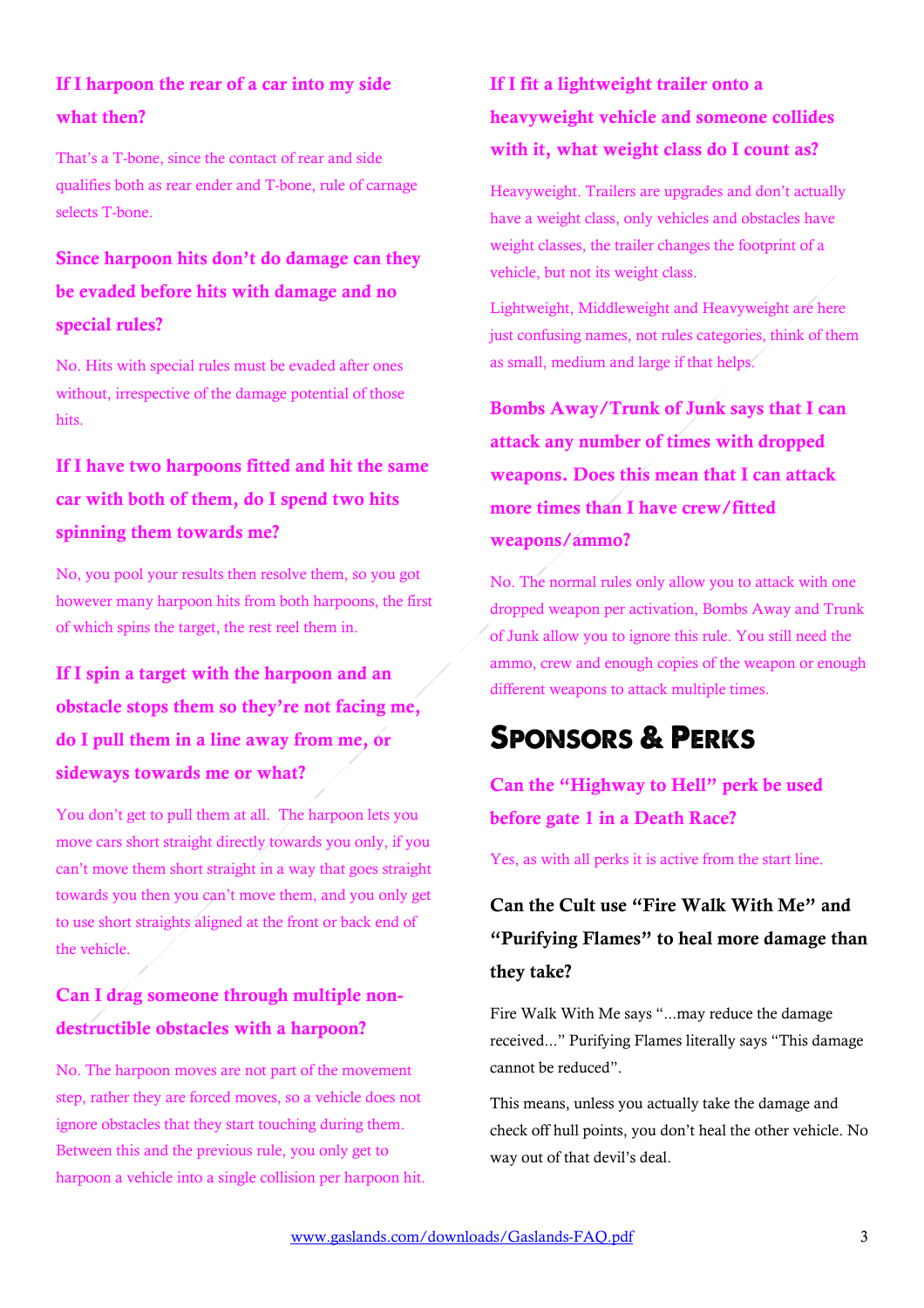Can vehicles with the Ghost Rider rule both use and be affected by dropped weapons?

Yes.

### Can vehicles with the Ghost Rider rule that have been "removed from play" be respawned?

Yes, they can be respawned.

The "removed from play" wording is there to say "don't wreck the vehicles". There's nothing permanent about it. It just stops any effect that might trigger off of the being "wrecked" occurring, such as gaining an audience vote for having a vehicle wrecked.

### Can a vehicle with the Ghost Rider rule pick up zombies during the "Zombie Bash" scenario?

No, a vehicle with the Ghost Rider rule can never contribute to the victory conditions of a scenario, so they cannot pick up Flags in Capture the Flag or Zombies during Zombie Bash.

#### How does Beverly's respawn mechanic work?

When you have an opportunity to spend audience votes, you can respawn any vehicle you have lost previously in the game, even if you have more than one vehicle currently in play.

You pay either 3AV or 1AV. If you pay 1AV, you are forced to give the respawned vehicle the ghost rider rule, if you pay the regular 3AV, you are not.

If you pay 1AV to spawn a ghost and you don't have a non-ghost on the table, that ghost immediately gets removed because of soul anchor, so all that happened is that you wasted a vote.

### When a vehicle is forced to reduce its gear by the Highway Patrol's Siren effect, does it also gain a hazard token for changing gear? Does it gain one or two hazards?

One. The wording is unclear but the intention is that that target vehicle only gains the hazard from changing gear and not an additional hazard as well.

### Can a spin/slide/hazard result from Taunt be cancelled?

The skid dice results from Taunt may be cancelled using a shift result during the target's next activation.

### Does the player that declares a PIT reaction both select and place the forced movement template?

No. The controller of the vehicle selects the template for the forced movement and the controller of the target vehicle places it.

### Does the PIT allow normal collision reactions?

Yes, but you can't evade it, and since both vehicles aren't evading, Smashing back is really the only sane choice.

#### Does PIT do any damage?

No. Though if you're doing it right the target ought to find a wall in their immediate future…

When a vehicle uses the Slipstream perk, does the wording mean that they gain a second hazard or just to clarify that they gain the normal one? Does it gain one or two hazards?

One. The wording is unclear but the intention is that the vehicle just gains a single hazard for using the Slipstream effect.